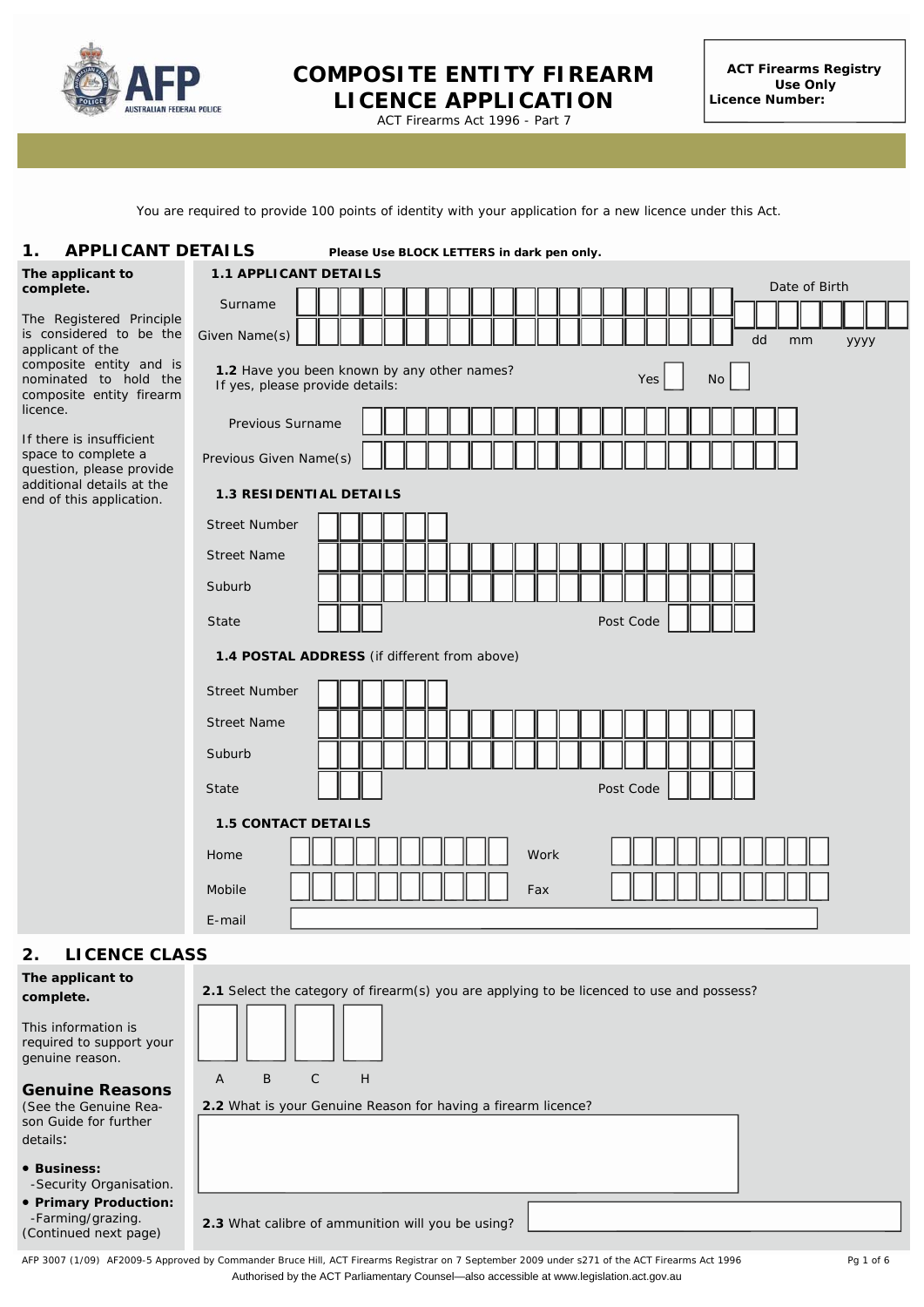

# **COMPOSITE ENTITY FIREARM**

**LICENCE APPLICATION** ACT Firearms Act 1996 - Part 7

| 2.<br><b>LICENCE CLASS (continued)</b>                                                            |                                                                                                                                      |  |  |  |  |  |
|---------------------------------------------------------------------------------------------------|--------------------------------------------------------------------------------------------------------------------------------------|--|--|--|--|--|
| The applicant to<br>complete.                                                                     | Yes<br>No<br>2.4 Have you ever held a firearms licence in the ACT or another state or territory in Australia?<br>If no, move to 2.5. |  |  |  |  |  |
| <b>Genuine Reasons</b><br>(Continued)                                                             | If yes, what was your previous firearms licence Number?                                                                              |  |  |  |  |  |
| • Employment:<br>-Farming/grazing                                                                 | What category of firearm(s) were you licenced for?<br>C<br>D<br>H<br>Α<br>B<br>What state was this licence issued in?                |  |  |  |  |  |
| • Approved Club:<br>-Sport or Target<br>Shooting                                                  | <b>ACT</b><br><b>NSW</b><br><b>VIC</b><br><b>TAS</b><br><b>SA</b><br><b>WA</b><br><b>QLD</b><br>INT                                  |  |  |  |  |  |
| • Government Agency.                                                                              | <b>No</b><br>Yes<br>2.5 Have you ever been refused a firearms licence?                                                               |  |  |  |  |  |
|                                                                                                   | 2.6 Have you ever had a firearms licence cancelled or suspended?<br>Yes<br>No                                                        |  |  |  |  |  |
| If there is insufficient<br>space to complete a                                                   | 2.7 If you answered yes to either 2.5 or 2.6, please provide the reason(s) why.                                                      |  |  |  |  |  |
| question, please provide<br>additional details at the<br>end of this application.                 |                                                                                                                                      |  |  |  |  |  |
|                                                                                                   | <b>No</b><br>Yes<br><b>2.8</b> Have you completed the relevant firearms safety training?                                             |  |  |  |  |  |
|                                                                                                   | (All applicants that have not held a previous ACT Firearms Licence)                                                                  |  |  |  |  |  |
|                                                                                                   | You must provide proof of the successful completion of an approved firearms safety training<br>course                                |  |  |  |  |  |
| <b>ENTITY DETAILS</b><br>З.                                                                       |                                                                                                                                      |  |  |  |  |  |
| The applicant to<br>complete.                                                                     | 3.1 Entity Name                                                                                                                      |  |  |  |  |  |
|                                                                                                   | 3.2 Business Registration Number                                                                                                     |  |  |  |  |  |
| 3.3 Has the entity been known by any other<br>Yes<br>No<br>names? If yes, please provide details: |                                                                                                                                      |  |  |  |  |  |
|                                                                                                   | Previous Name                                                                                                                        |  |  |  |  |  |
| 3.4 What is the core business function of the entity?                                             |                                                                                                                                      |  |  |  |  |  |
|                                                                                                   | <b>3.5 BUSINESS ADDRESS</b>                                                                                                          |  |  |  |  |  |
|                                                                                                   | <b>Street Number</b>                                                                                                                 |  |  |  |  |  |
|                                                                                                   | <b>Street Name</b>                                                                                                                   |  |  |  |  |  |
|                                                                                                   | Suburb                                                                                                                               |  |  |  |  |  |
|                                                                                                   | Post Code<br>State                                                                                                                   |  |  |  |  |  |
|                                                                                                   | 3.6 POSTAL ADDRESS (if different from above)                                                                                         |  |  |  |  |  |
|                                                                                                   | <b>Street Number</b>                                                                                                                 |  |  |  |  |  |
|                                                                                                   | <b>Street Name</b>                                                                                                                   |  |  |  |  |  |
|                                                                                                   | Suburb                                                                                                                               |  |  |  |  |  |
|                                                                                                   | Post Code<br>State                                                                                                                   |  |  |  |  |  |
|                                                                                                   | <b>3.7 CONTACT DETAILS</b>                                                                                                           |  |  |  |  |  |

AFP 3007 (1/09) AF2009-5 Approved by Commander Bruce Hill, ACT Firearms Registrar on 7 September 2009 under s271 of the ACT *Firearms Act 1996*<br>Authorised by the ACT Parliamentary Counsel—also accessible at www.legislation

Work | | | | | | | | | | | | | Fax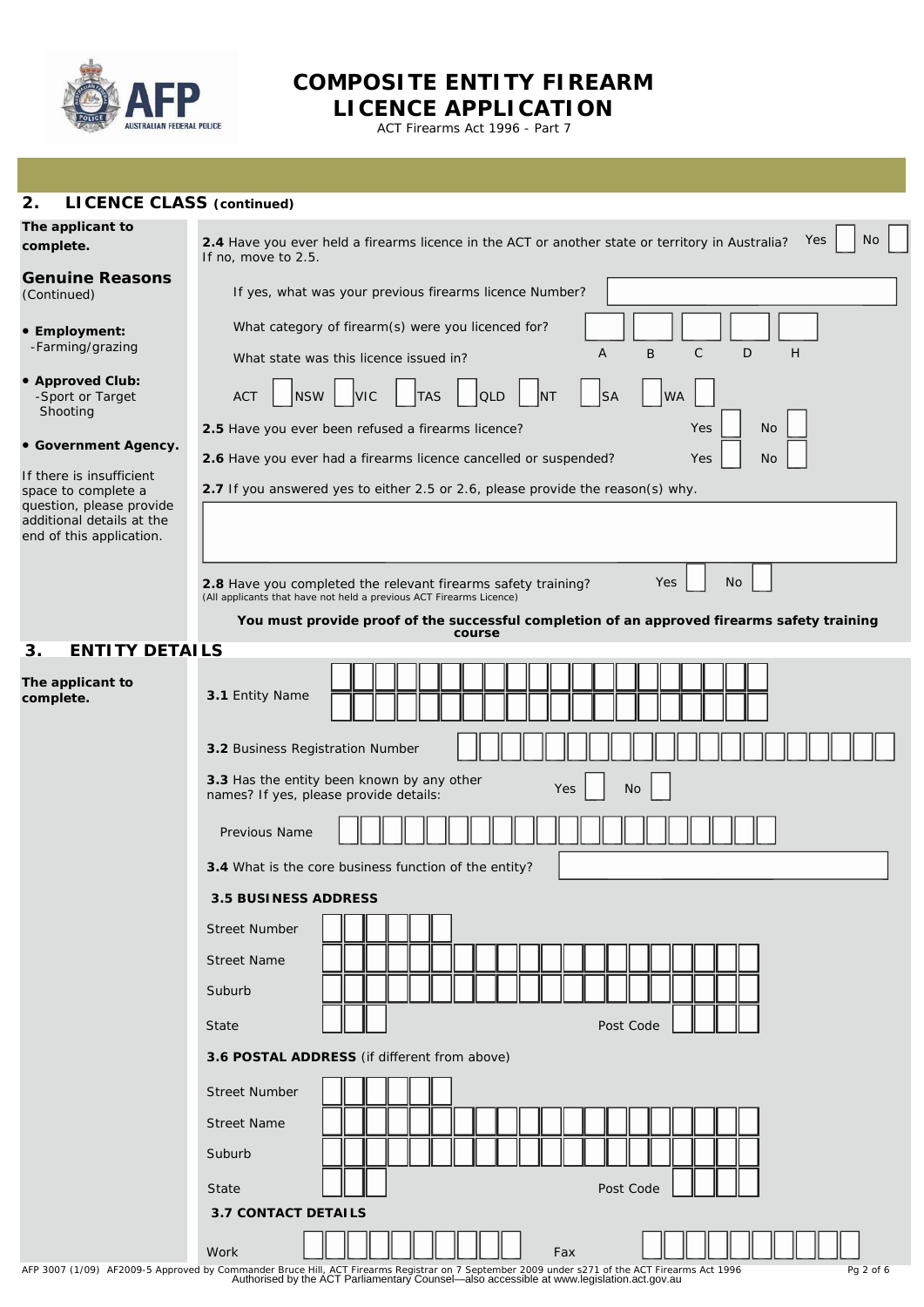

**COMPOSITE ENTITY FIREARM LICENCE APPLICATION**

ACT Firearms Act 1996 - Part 7

#### **3. ENTITY DETAILS (Continued)**

| The applicant to<br>complete.                                                                                              | <b>No</b><br>3.8 Is the entity a security organisation?<br>Yes                         |  |  |  |  |
|----------------------------------------------------------------------------------------------------------------------------|----------------------------------------------------------------------------------------|--|--|--|--|
| An employee list on the<br>entity's letterhead and<br>signed by the applicant,<br>must be attached to this<br>application. | If yes, what is the entity's Master<br>Licence Number?                                 |  |  |  |  |
|                                                                                                                            | 3.9 Why does the entity need to possess a firearm?                                     |  |  |  |  |
| If there is insufficient                                                                                                   | 3.10 How many firearms does the entity need to possess?                                |  |  |  |  |
| space to complete a<br>question, please provide                                                                            | <b>3.11</b> Complete the following details for the firearm(s) the entity will possess: |  |  |  |  |
| additional details at the<br>end of this application.                                                                      | <b>Firearm Make</b><br>Calibre<br>Firearm Model                                        |  |  |  |  |

### **4. PERSONAL**

#### **The applicant to complete**

| This information is used   |  |  |  |
|----------------------------|--|--|--|
| to assess your suitability |  |  |  |
| for a firearms licence.    |  |  |  |

| 4.1 Do you have any physical and/or mental disability which may render you unfit<br>to use or be in possession of a firearm? |                         | Yes<br><b>No</b>      |
|------------------------------------------------------------------------------------------------------------------------------|-------------------------|-----------------------|
| If yes, please provide details:                                                                                              |                         |                       |
|                                                                                                                              |                         |                       |
|                                                                                                                              |                         |                       |
|                                                                                                                              |                         |                       |
| 4.2 Have you ever suffered or received treatment for any of the following:                                                   |                         |                       |
| Mental and or emotional illness?                                                                                             | Yes<br><b>No</b>        |                       |
| Excessive alcohol consumption?                                                                                               | <b>No</b><br><b>Yes</b> |                       |
| Illicit drug use or dependence?                                                                                              | <b>No</b><br><b>Yes</b> |                       |
| Fits, blackouts or dizziness?                                                                                                | <b>No</b><br>Yes        |                       |
| Serious head injuries?                                                                                                       | <b>No</b><br>Yes        |                       |
| Any other condition not previously mentioned?                                                                                | <b>No</b><br>Yes        |                       |
|                                                                                                                              |                         |                       |
| If you answered yes to any of the above questions please provide details:                                                    |                         |                       |
|                                                                                                                              |                         |                       |
| 4.3 Have you in the last 10 years been convicted of an offence?                                                              |                         | Yes<br>N <sub>C</sub> |
| If yes please provide details:                                                                                               |                         |                       |
|                                                                                                                              |                         |                       |
|                                                                                                                              |                         |                       |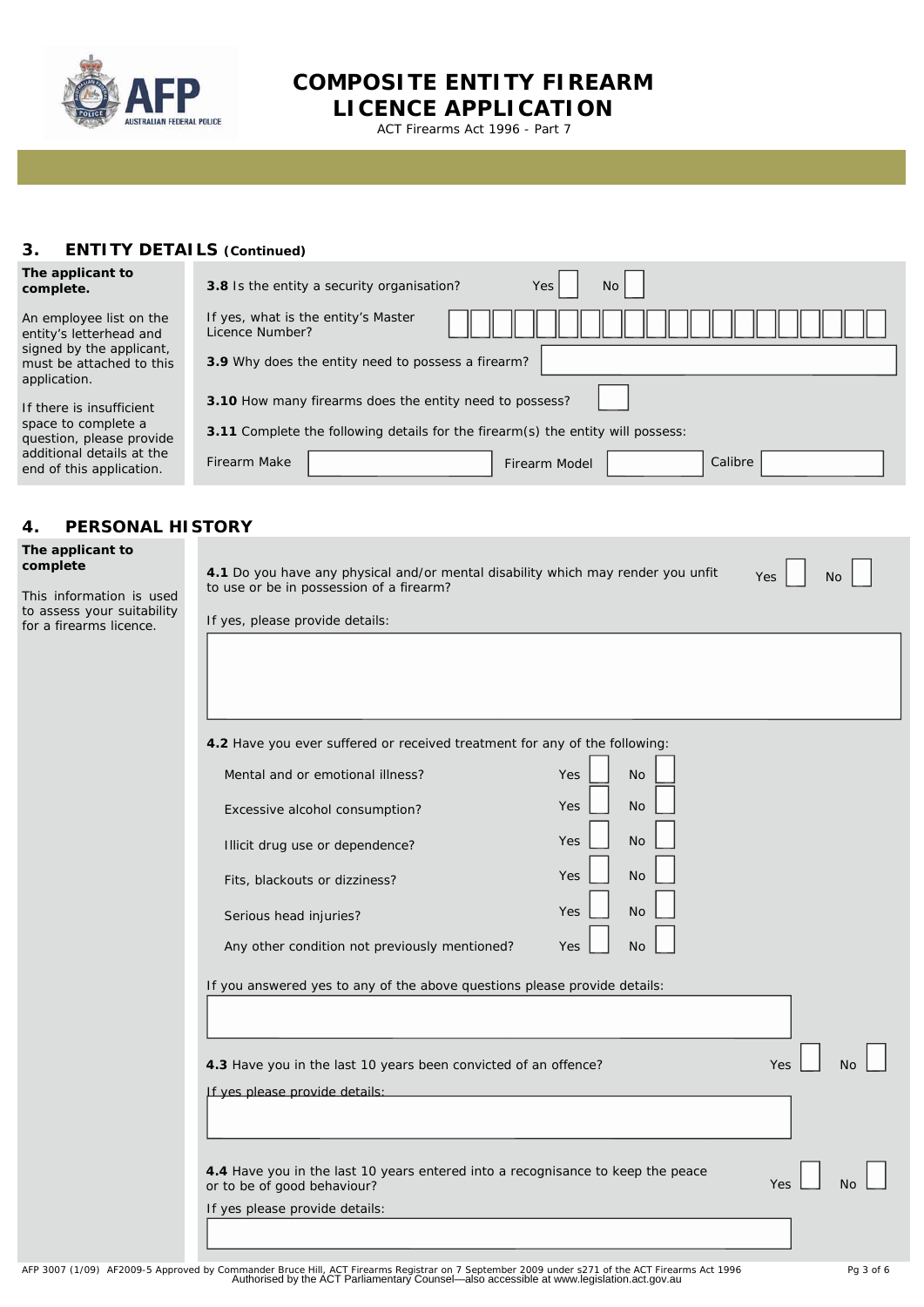

## **COMPOSITE ENTITY FIREARM LICENCE APPLICATION**

ACT Firearms Act 1996 - Part 7

### **4. PERSONAL HISTORY (Continued)**

#### **The applicant to complete**

This information is used to assess your suitability for a firearms licence.

| If yes, go to 5.1<br><b>No</b><br>4.5 Are you an Australian citizen?<br>Yes                                                  |  |
|------------------------------------------------------------------------------------------------------------------------------|--|
| 4.6 If no, when did you arrive in Australia?<br>dd<br>mm<br>уууу                                                             |  |
| 4.7 What is your country of birth?                                                                                           |  |
| <b>No</b><br>4.8 Are you a permanent resident of Australia?<br>Yes                                                           |  |
| 4.9 Are you in Australia on a Visa?<br>If no, go to 4.13<br>Yes<br>No                                                        |  |
| 4.10 What type of Visa do you hold?                                                                                          |  |
| 4.11 What is the expiry date of your Visa?<br>dd<br>mm<br>уууу                                                               |  |
| 4.12 Have you ever been refused a Visa?<br><b>No</b><br>Yes                                                                  |  |
| If yes please provide details:                                                                                               |  |
| 4.13 Have you ever been refused entry into or deported from Australia?<br><b>No</b><br>Yes<br>If yes please provide details: |  |
| Yes $\lfloor$<br>No L<br>If no, go to 4.15<br>4.14 Do you have a passport?                                                   |  |
| If yes, what is the passport number?                                                                                         |  |
| What is the country of issue?                                                                                                |  |
| If no, go to 5.1<br>4.15 Do you have a firearms licence issued by another country?<br>No<br>Yes                              |  |
| If yes, what is the firearms licence number?                                                                                 |  |
| What is the country of issue?                                                                                                |  |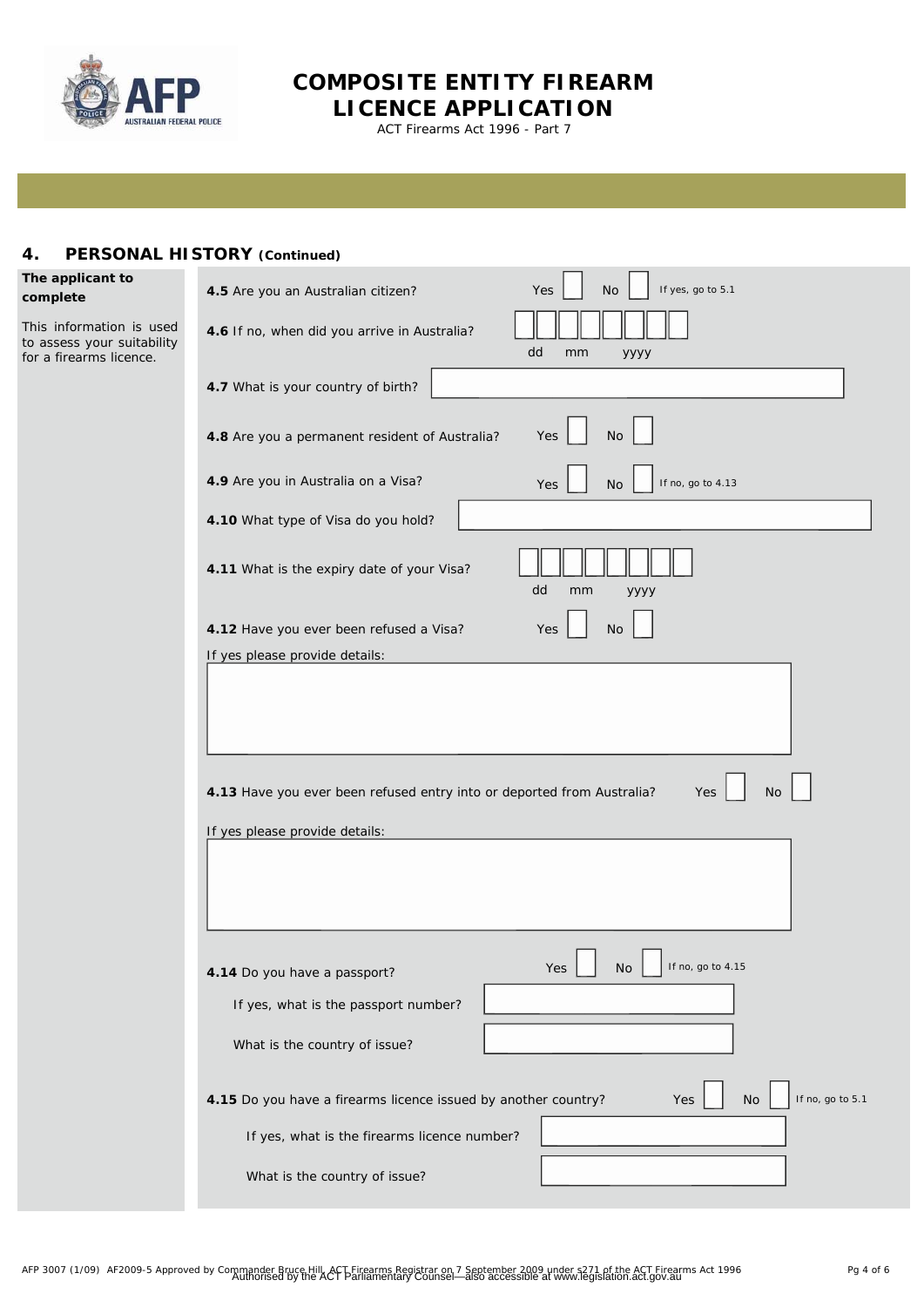

 $A_{\rm{max}}$  and  $A_{\rm{max}}$  are  $A_{\rm{max}}$ 

**COMPOSITE ENTITY FIREARM LICENCE APPLICATION**

ACT Firearms Act 1996 - Part 7

#### **5. STORAGE**

**ADU The applicant to complete.**

**5.1** How will your firearms be stored?

**Firearms and**  $\qquad$  **identity with your application for application for application for application for application for application for application for application for application for application for application for applica 1. A** address with in  $\blacksquare$ the ACT.  $\overline{\phantom{a}}$ **ammunition must be stored at an** 

**5.2** How will your ammunition be stored?

**5.3** What address (in the ACT) do you wish to nominate as the registered address to store your firearm(s) and ammunition?

#### **6. APPLICANT DECLARATION**

**The applicant to** 

#### **complete. 6.1 APPLICANT DECLARATION**

DECLARATION I declare that the answers I have given on this application are true and correct to the best of my knowledge. I understand that it is an offence to deliberately make a false or misleading statement. I agree to abide by the ACT Firearms Act 1996. I also consent to Police making any enquiries necessary to assess this application.

| Signature of person making the declaration | dd | mm | <b>YYYY</b> |  |
|--------------------------------------------|----|----|-------------|--|

| ,,,, | mm | $\frac{1}{2}$ |  |  |
|------|----|---------------|--|--|

## **ADDITIONAL INFORMATION**

Family Name **............................................................................................................................................................................. ............................................................................................................................................................................. ............................................................................................................................................................................. ............................................................................................................................................................................. ............................................................................................................................................................................. ............................................................................................................................................................................. ............................................................................................................................................................................. ............................................................................................................................................................................. ............................................................................................................................................................................. ............................................................................................................................................................................. .............................................................................................................................................................................**

**Upon completion of this form please submit it in person at the ACT Firearms Registry.**

## ACT Firearms Registry

GPO Box 401, Canberra ACT 2601 Phone: 02 62567777 Fax: 02 62567758 Email: [actfirearmsregistry@afp.gov.au](mailto:actfirearmsregistry@afp.gov.au)